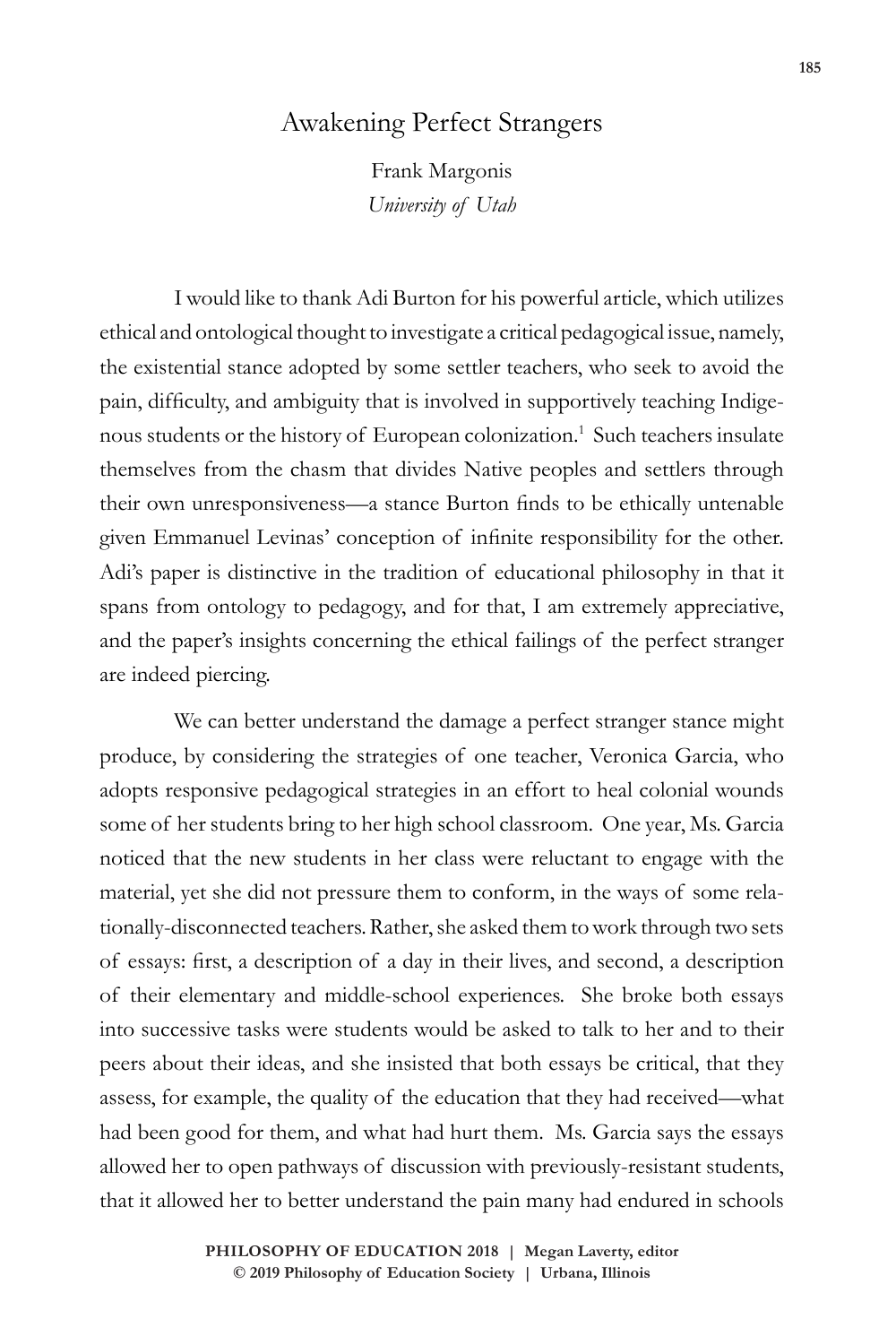or in their lives, and it allowed her—and the class as a whole—the opportunity to offer each student emotional support, while helping them elevate their skills of reading, writing, and interpreting.2

The "perfect stranger" stance described by Burton would prevent a teacher from supporting already-wounded students, because Ms. Garcia experiences a fair amount of pain as she learns about her students' lives and the miseducation some of them have received. If Ms. Garcia identifies as a settler, she probably also experiences doubt and tension as she questions her right to the ground she walks upon. In the conception of the "perfect stranger" described by Susan Dion, it's this pain and questioning that settler teachers seek to avoid. By saying that they have no experience with Aboriginal peoples and know little about them, settler teachers attempt to feel their way toward a space in which they can continue to rely upon dominant discourses, which assure settlers of their rightful ownership while effectively rendering Indigenous peoples invisible. In Dion's words, "Dominant stories that position Aboriginal people as, for example, romanticised, mythical, victimised, or militant Other, enable non-Aboriginal people to position themselves as respectful admirer, moral helper, protector of law and order."3 In Burton's words, "the objective position of the perfect stranger ultimately achieves a distancing of responsibility from the other, allowing the perfect stranger to remain perfect and unchallenged in their knowledge and strange in their distance – all on their own terms." In short, the perfect stranger stance seeks to secure a fantasized relationality between mythical Natives and teachers, and as Burton insightfully argues, this is indeed a social reality in many educational spaces in settler societies.

When I say that I agree with Adi's suggestion that the social reality of many educational spaces are partly shaped by the perfect stranger stance, it is because the analysis helps us understand what is possible or impossible in those spaces at a given time. The perfect stranger stance renders the pedagogy enacted by Veronica Garcia impossible and the further wounding of students is entirely possible. Burton says the paper is an "ontological examination of the position of the perfect stranger," and I agree, but I hasten to add that this is not the ontology of Martin Heidegger, which limits ontological investigation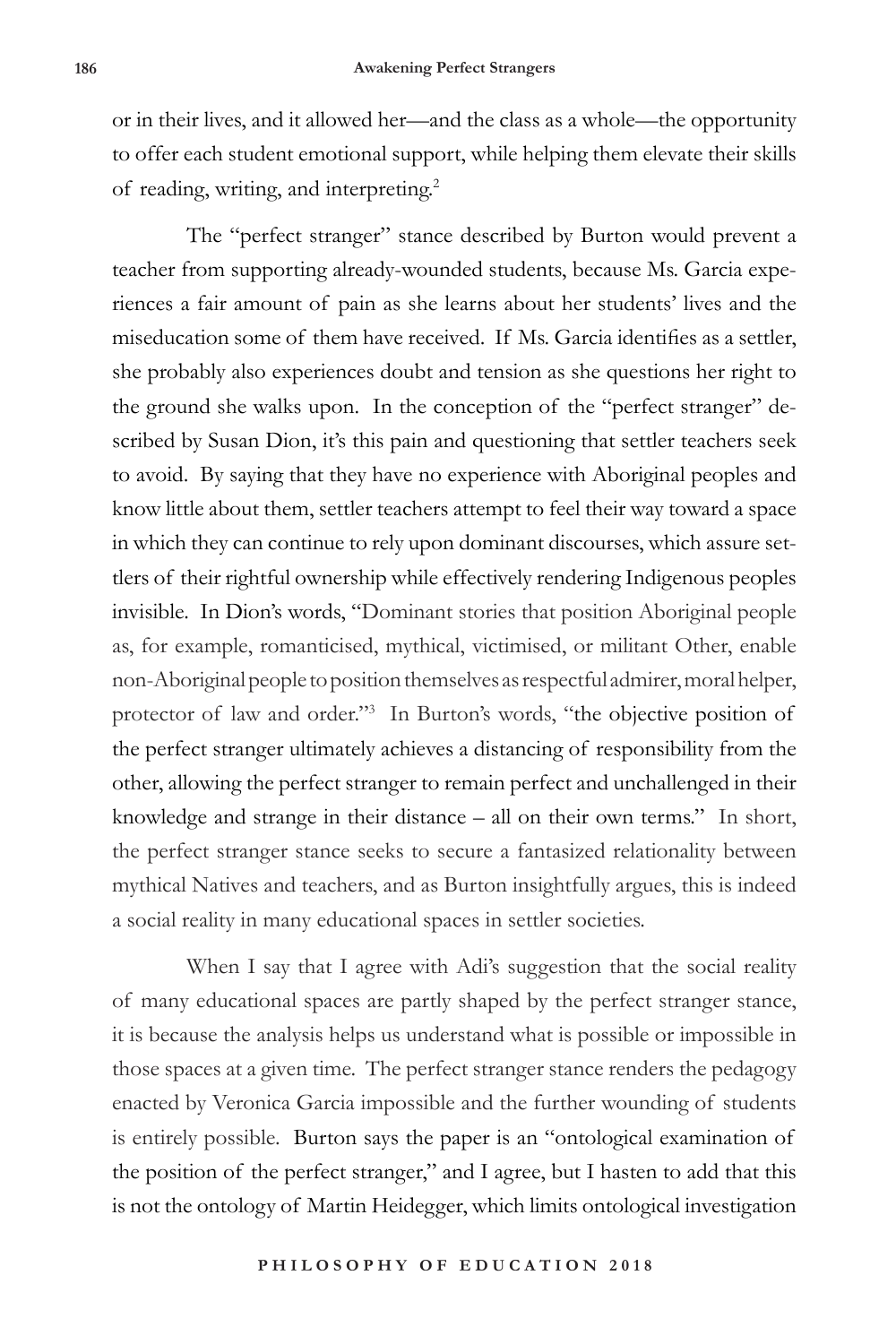to what is "always already there." Ontology, for Heidegger, is universal, and it is first philosophy, so when he discloses "being-with" as one of the fundamental traits of existence, he means always in all contexts.<sup>4</sup> Burton's examination of the perfect stranger is not intended to be universal, but rather, it is a discussion of the ways some settler teachers feel their way around Indigenous peoples and the painful reminders of genocide. This, I think, is a localized and context-specific conception of ontology, where we would ask, not what is "always already there," but what are the social realities of this context? What is possible and impossible with these people in this situation? Moreover, Burton drops Heidegger's claims of offering a first philosophy, for Burton is clear that it's partly the stories settlers tell about Aboriginal people that render them invisible, so in Heidegger's lexicon, we are no longer doing ontology but have moved to hermeneutics, or interpretation. Yet, I prefer Burton's social ontology which suggests the stories told—the so-called "objective" history—play a role in constituting social reality, the parameters of the possible and impossible. Burton's social ontology, in other words, is context specific and interpreted, but amongst the interpretations are forces that hold us and direct us in the way famously described by James Baldwin: "people who imagine that history flatters them (as it does, indeed, since they wrote it) are impaled on their history like a butterfly on a pin and become incapable of seeing or changing themselves, or the world."5

For both Baldwin and Levinas, the philosophy of power denies teachers the ability to relate respectfully to others, for as Burton says, this ontology reduces others to things, denying their distinctness, their mysteriousness, and the ways in which the other always brings more than we can contain.<sup>6</sup> Distant from the call of the other, the perfect stranger is free to enact "settler moves to innocence," which Burton insightfully argues are themselves impossible to realize, because:

> goodness is not something that can be achieved. Levinas compares goodness to the metaphysical Desire for the other, which causes us to reach out beyond ourselves to the ever-remote, separate, and utterly unknowable other. The notion of metaphysical desire is a pathway of sorts to infinity; we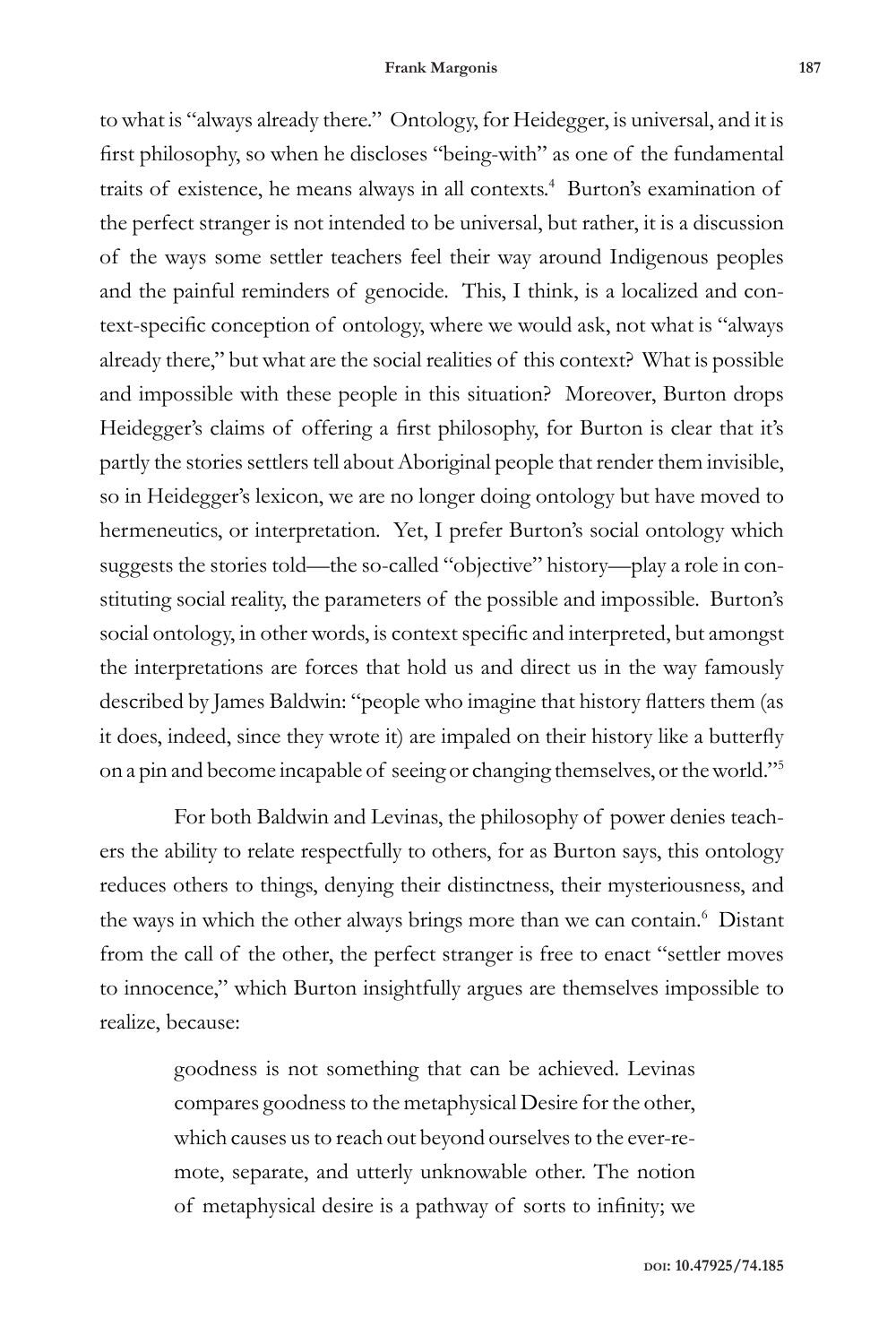reach out toward the other not out of a need for some sort

of completion, but out of this Desire for the absolute other. Goodness is much the same; it cannot be satisfied because it is intertwined with the notion of infinity itself. Goodness is never fulfilled, but only deepened.

Innocence is, thus, not an achievable state of being, but a longing for the other that cannot be realized. Given Burton's insightful argument illuminating the ways in which the perfect stranger stance insulates teachers from their students, the question becomes, how do teacher educators invite their students to hear the call of others, and in this case, Indigenous others? Burton quite helpfully points us toward Dion's pedagogy, where students are asked to compare the art and cultural productions of their own lives with the art work and cultural productions of the lives of Indigenous peoples. Dion artfully seeks to awaken students to the possibility of a conversation, which for Burton, involves opening students to the call of the other. In the terms of social ontology, Dion's pedagogy is designed to enlarge that which is possible in educational contexts which bring Indigenous peoples together with settlers. Unlike Levinas, Dion's pedagogy positions teachers and Indigenous youth as historically and politically-placed peoples, for the respective art of Indigenous peoples and settlers will be understood partly by referencing the groups' respective histories and beliefs. In a sense, Burton, Dion, and Garcia are all seeking to connect people across the chasms of colonial spaces, where either teachers or students have set up defense mechanisms to shield themselves from the ravages of symbolic violence. The clarity and power of their respective stances force us to ask the basic ethical and ontological question upon which these analyses and pedagogies are premised: can we expect people to heed the call of the other when they hear it?

<sup>1</sup> Gardner Seawright has convinced me that racial exchanges, along with threat and pain, are often ambiguous. See his forthcoming, *White Humanity and the Everyday Classroom* (unpublished dissertation, University of Utah, Salt Lake City, 2018). 2 Ernest Morrell, Rudy Dueñas, Veronica Garcia, and Jorge Lopez, *Critical Media Pedagogy* (New York: Teachers College Press, 2013), 53-57.